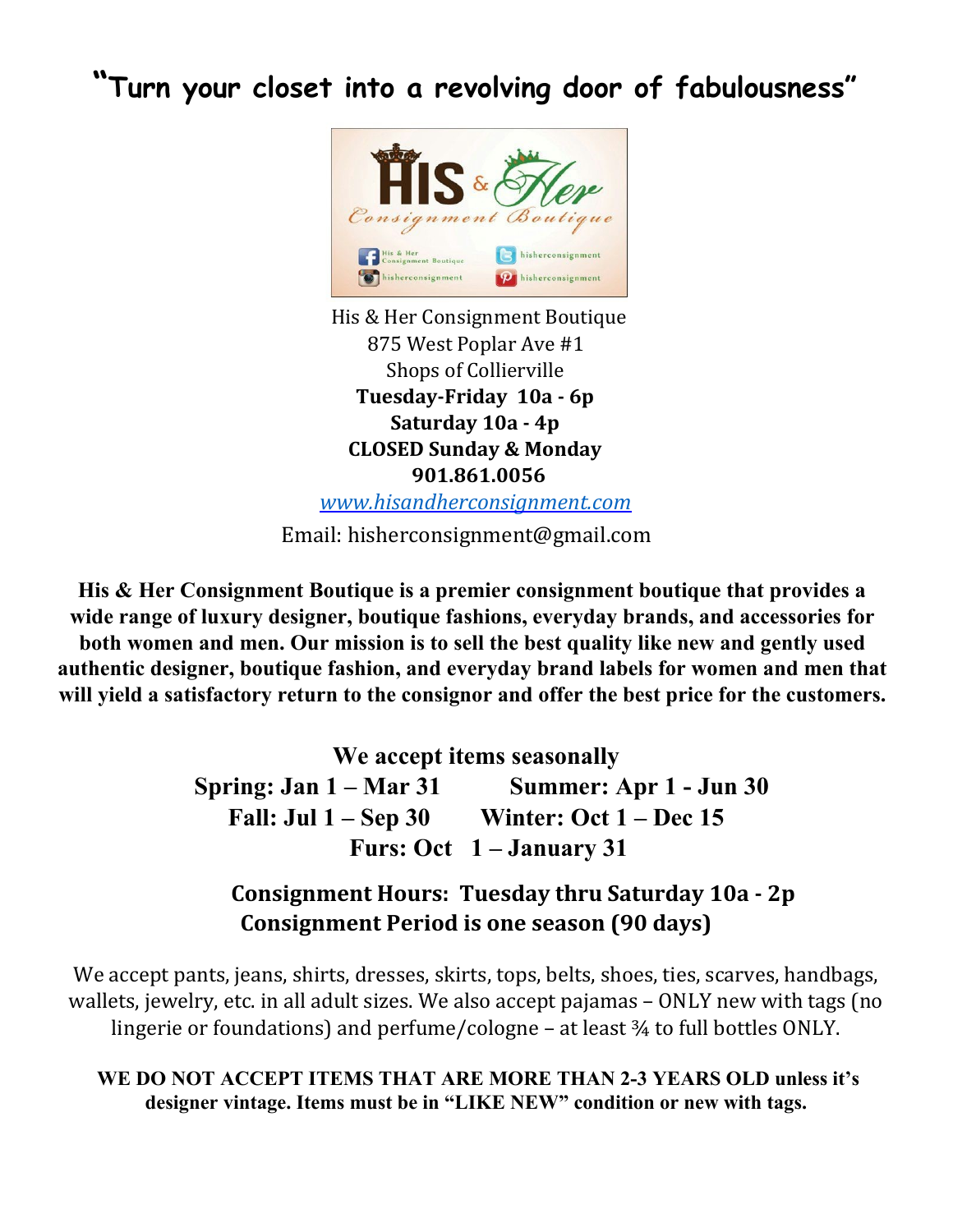## *It is the Consignor's responsibility to present all items in adherence our consignment guidelines or your item(s) will be donated.*

Consignors can bring in **up to 15 items per day** during consignment hours of 10am – 2pm, Tuesday thru Saturday to consign.

*Note: all clothing items must be CLEAN, WRINKLE FREE (PRESSED) & ON HANGERS. We do not steam items. We will decline clothing that require maintenance.*

*Please understand that if we decline an item it is a business decision, not a personal one.*

*We accept items that we think will sell to the customers who frequent our store.*

**Handbags: All pockets MUST BE emptied and clean Shoes: Foot beds MUST BE clean. No inserts or toe prints. No nicks on heels or toes. Watches: MUST have working battery. Jewelry MUST be separated & not tangled.**

**Consignment means the Consignor receives the selling commission after the consigned item is sold. NOTE: We offer 30 day layaway on any item priced at \$100 or more. This means that any item you consign with us that priced at \$100 or more has the opportunity to be placed on layaway and you will receive your commission once the item is paid in full at the end of the 30 day layaway term.**

*Consignor's Commission Percentage Guide*

 *All Costume Jewelry will yield 30% Items with selling price up to \$200 will yield 40% to consignor Items that sell from \$201 - \$600 will yield 50% to consignor Items that sell from \$601 - \$1000 will yield 60% Items that sell for over \$1000 will yield 70%*

**Examples of designer items:** Louis Vuitton, Gucci, Chanel, Prada, Robert Graham, Tory Burch, Coach, Dooney & Bourke, Kate Spade

**Examples of everyday brands:** Banana Republic, Gap, Ellen Tracy, Ann Taylor, Talbots

**We use a third party website for our consignors to check your Consignor Account online, it is www.myresaleweb.com You will need to enter state, store, Consignor ID, and Last Name**